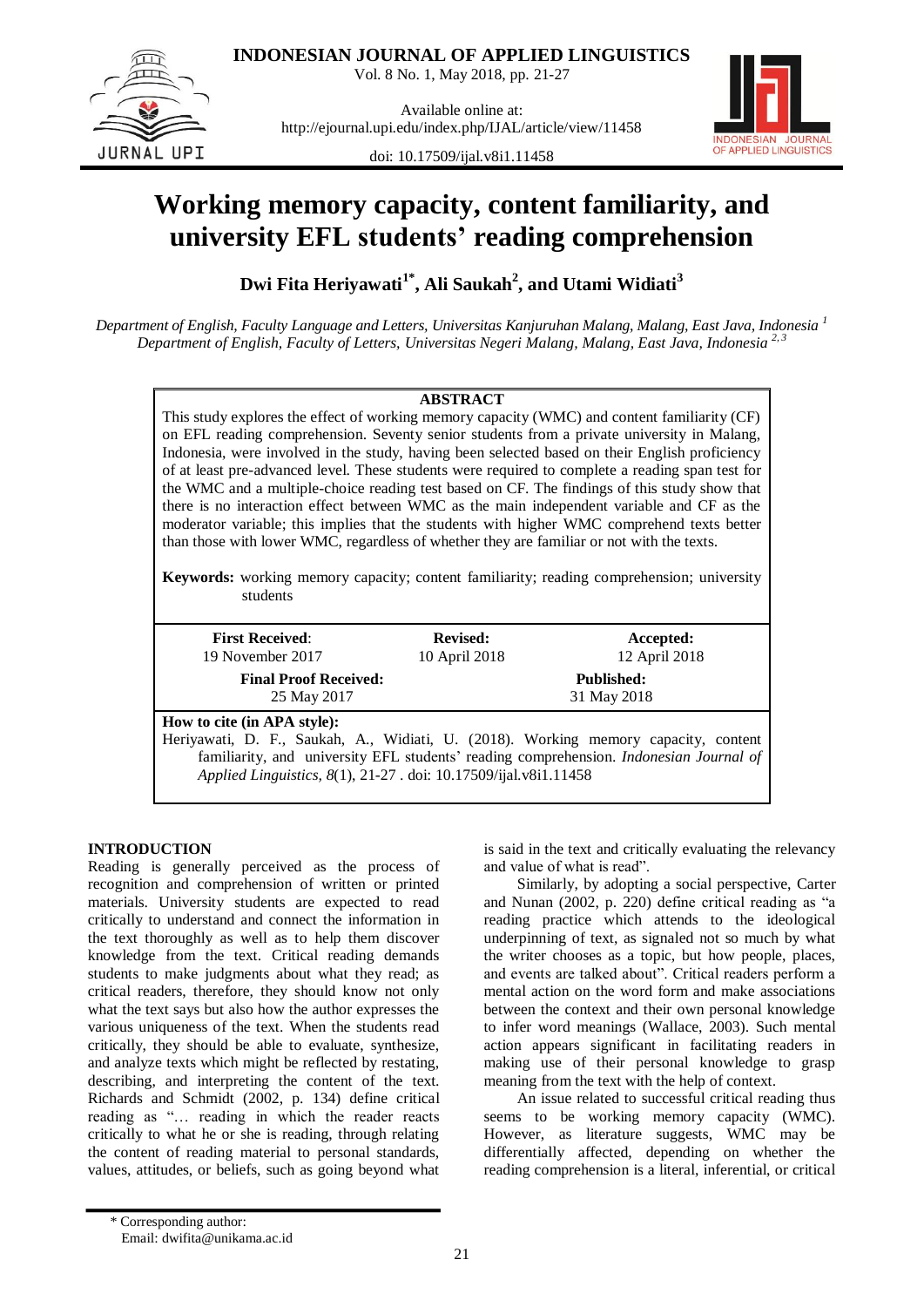nature because there could be qualitative differences in the complexity level of the reading tasks involved in each case (Sasaki, 2000), and the degree of activated and reconstructed schematic information stored in longterm memory (LTM). In particular, the more difficult the tasks given to the students are, the more complicated working memory processing is. Alptekin (2009) and Weissheimer (2011) in their research found that unlike recall tasks, recognition tasks fail to detect individual differences in working-memory storage. They further indicate that composite scores of storage and processing correlate with inferential rather than literal understanding in L2 reading when recall-based, rather than recognition-based, reading span tests are used to measure storage. However, only lower span participants had a statistically significant improvement in working memory scores over trials.

Furthermore, the cognitive resources underlying reading as a whole can be associated with the processing and storage functions of WMC. It is important to probe what role WMC plays in reading comprehension, taken in terms of its multilevel representational architecture, particularly with respect to its specific dimensions of literal, inferential, and critical reading. Individual differences in reading comprehension may reflect differences in WMC, especially in the trade-off between its processing and storage functions. A poor reader's processes may be inefficient, so they lessen the amount of additional information that can be maintained in working memory (Daneman & Carpenter, 1980). Varol and Erçetin, (2016) observed that access to both lexica and topic-level glosses had immediate facilitative effects on word recognition without facilitative delayed effects. They also found that there is a significant relationship of WMC and reading comprehension in relation to the treatment condition and immediate positive effects of glosses on incidental vocabulary learning.

Research in the areas of WMC has investigated a variety of topics, such as the relation between working memory and general intelligence (Conway, Kane, & Engle, 2003). Significant positive correlations between WMC and language comprehension have been found in numerous L1 studies (Alptekin, 2011). Some research on WMC reveals that such capacity was very essential to help readers understand the content of the text very well. Working memory, with its restricted functions of processing and storage, is said to play an important role in distinguishing efficient and inefficient readers, as indicated by Swanson and his colleagues (Swanson & Berninger, 1995; Swanson & Alexander, 1997; Swanson, 1999; Swanson & Howell, 2001), among others. Research to date suggests that the relationship between WMC and reading comprehension also seems to apply to second language  $(L2)$  reading (Harrington  $&$ Sawyer, 1992; Geva & Ryan, 1993; Miyake & Friedman, 1998; Leeser, 2007).

Considering the importance of WMC in reading comprehension, Alptekin's (2011) study found that in terms of levels of interactive processing, readers engage first in the linguistic processing of surface level textual features. This process gradually paves the way to the construction of a text microstructure, which further includes relating propositions that are in close proximity in the text so as to form a coherent semantic whole. When readers combine the locally-built semantic wholes, a text base is constructed in the form of a macro structure. The text base, which captures the text internal meaning of the passage, contains the propositions embedded in the sentences and their interrelationships. In addition to text-based procedures involving the surface code (e.g., lexical decoding, word-to-text interpretation, syntactic parsing), the extraction of meanings from sentences, and the gradual accumulation of meanings as a result of processing successive sentences, in text-based construction further involves the generation of inferences that are necessary for discourse coherence. From those findings, it can be inferred that content familiarity (CF) works independently from working memory to improve inferential comprehension in the higher level operation of comprehension, yet content familiarity does not affect lower level operation in the literal comprehension. The finding of Alptekin's research (2011) also indicated that there was no significant effect in WMC and CF on the literal comprehension. This study might be true since literal comprehension is the easiest type of comprehension, so it does not need a particular strategy to understand it. Jahangiri, Soleimani, and Jafarigohar (2017) also stated that there is no relationship between WMC and learning in implicit condition, moreover they also stated that there is significant relationship between WMC and learning difficult linguistic structures in explicit condition.

Another important factor that affects reading comprehension seems to be the degree of interaction between the reader's domain knowledge and textual content, as has been illustrated amply in L2 schema theoretic research (Lee, 2007) as well as in recent construction integration models of comprehension focusing on L1 and on L2 (Nassaji, 2002). When text content and domain knowledge are congruent, L2 readers perform more like efficient L1 readers. It makes adequate use of both their higher and lower order cognitive operations for comprehension. It follows that L2 readers' familiarity with textual content tends to improve their comprehension, in particular, their inferential understanding, which results from knowledge driven processes (Fincher-Kiefer, 1992). Some findings of the research on CF, whether in the form of simplification or elaboration, focus on their influencing literal and inferential aspects of reading in diametrically-opposed ways. The main point shows that CF refers to thematically-different texts being simplified, elaborated, or left unmodified. Simplification of the text may improve literal understanding, yet it does not enhance inferential comprehension because some linguistic features might have been removed. In other words, it can be said that richness in details and connections help readers perceive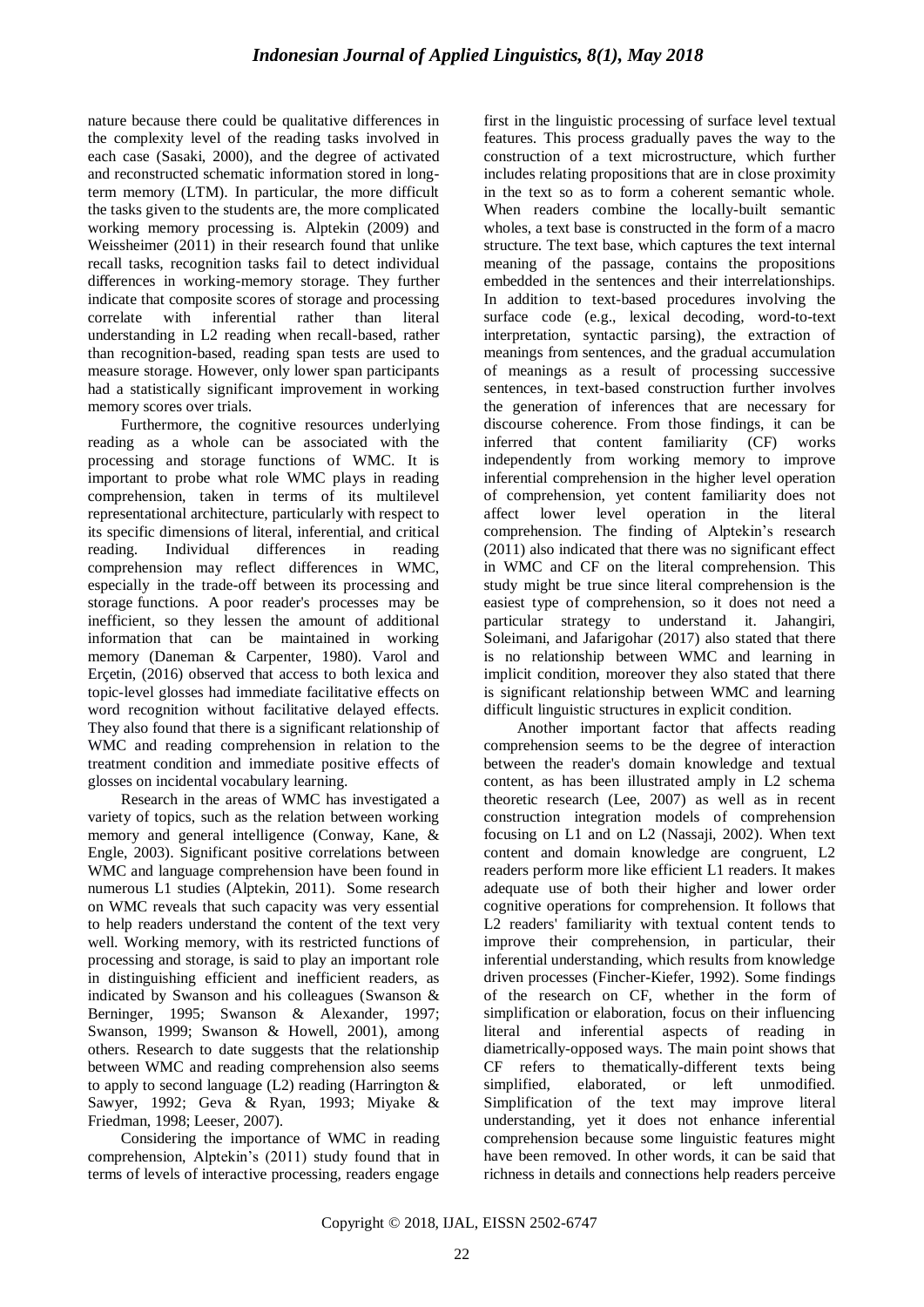implicational links of the text. Then, it can be inferred that the use of elaboration can improve readers' ability to generate inferential meaning from the text. However, as suggested in the study, elaboration may hamper readers' processing of surface-level features, due to the additional information introduced into the text. Similarly, based on their research findings that involved 105 passages from nine textbooks (some authentic and others simplified), Crossley, McCarthy, Louwerse, and McNamara (2007) criticized simplified texts on account of their failure to demonstrate cause and effect relationships and to develop plots and ideas adequately. Elsewhere, elaboration in the form of explanatory notes is shown to help reading comprehension only in the L1, reducing comprehension altogether in the event the reading task is in the L2 (Yeung, Jin, & Sweller, 1998).

In short, WMC and CF appear to play an important role in the field of education. WMC relates to the ability to mentally store and manipulate information relevant to a task (Baddeley, 1986, 2003). This is also relevant to the ability to store and process information, two important factors in the process of teaching and learning. Students need to understand instructions from their teachers; they must comprehend the content of learning materials tasks. Students' ability in comprehending reading text is important in the field of education. Another part of WMC is central executive that has also been shown to relate reading comprehension and global verbal abilities (e.g., Daneman & Carpenter, 1980; Turner & Engle, 1989). Furthermore, an investigation of the combined effects of WMC and CF on two different dimensions of reading is essential because in this area they still remain largely unexplored, at least to the best of the researchers' knowledge. Whether reading performance is affected by WMC limitations with or without the role played by domain knowledge and CF should offer important implications.

Referring to the previous description, this study examines the effect of WMC and CF on inferential and critical comprehension of EFL reading text. These contributions already influence L1 reading text, but in this case we are curious to know whether they have positive contribution in the inferential and critical EFL reading comprehension. In particular, this study addresses the following research questions:

- 1. Does working memory capacity (WMC) affect EFL reading comprehension?
- 2. Does content familiarity (CF) affect EFL reading comprehension?
- 3. Is there any interaction between WMC and CF in EFL reading comprehension?

## **METHOD**

This quantitative research involved seventy senior students of a private university in Malang; they had been selected based on their English proficiency, which was at least of a pre-advanced level. They had passed all the reading courses offered in their undergraduate English education study program at the university. We assumed that the students had sufficient knowledge to understand various types of texts, including expository ones. Three research instruments were employed to collect the data; they were a reading span test (RST) to measure WMC, a collection of reading texts to measure CF, and a reading comprehension test in the form of multiple-choice items to measure reading comprehension. The reading span test, presented in a computerized version, was developed by Daneman and Carpenter (1980) and intended to determine the students' memory storage. The results of the tests were shown in the screen by the end of the test. In terms of WMC, the students were then categorized into two groups: HWMC (High working memory capacity) and LWMC (low working memory capacity).

CF was indicated by the students' opinions about whether they were *familiar or not familiar with the texts.* A collection of expository texts was used to elicit the students' own culture and background knowledge. Furthermore, a multiple-choice reading test was given to know the students' reading ability in comprehending the texts. The multiple-choice test items consisted of four options designed based on the criteria for constructing reading comprehension questions, comprising items related to inferential and critical comprehension. However, the students' performance in the reading test was indicated by one score of reading comprehension, not separating the inferential and the critical items. The students were instructed to read the text on the computer screen and to answer the questions, which appeared one by one after each text. The texts could be scrolled separately from the questions. The students' correct answers were recorded directly, and at the end of the test, they directly knew their own score.

The data obtained from WMC, CF, and the reading multiple choice test were analyzed by using two-way ANOVA to examine the interactional effects of the three variables under investigation.

#### **FINDINGS**

Before examining the impacts of WMC and CF on reading comprehension, we considered it necessary to probe on the normal distribution of the data. Through the application of *Kolmogorov-Smirnov Z* statistical analysis*,* it was discovered that the *p-value* is 0.20, which is greater than 0.05. This value means that the data reflect normal distribution; in other words, the normality of the data meets the requirement. An examination of the descriptive statistics for all variables can be seen in Table 1.

Table 1. Descriptive Statistics of All Variables Dependent Variable: Reading

|     |            | Mean  | <b>Std. Deviation</b> | N  |
|-----|------------|-------|-----------------------|----|
| СF  | Familiar   | 20.57 | 6.05                  | 70 |
|     | Unfamiliar | 16.68 | 4.29                  | 70 |
| WMC | High       | 22.29 | 4.59                  | 70 |
|     | Low        | 14.02 | 2.32.                 | 70 |

Copyright © 2018, IJAL, EISSN [2502-6747](http://u.lipi.go.id/1435827202)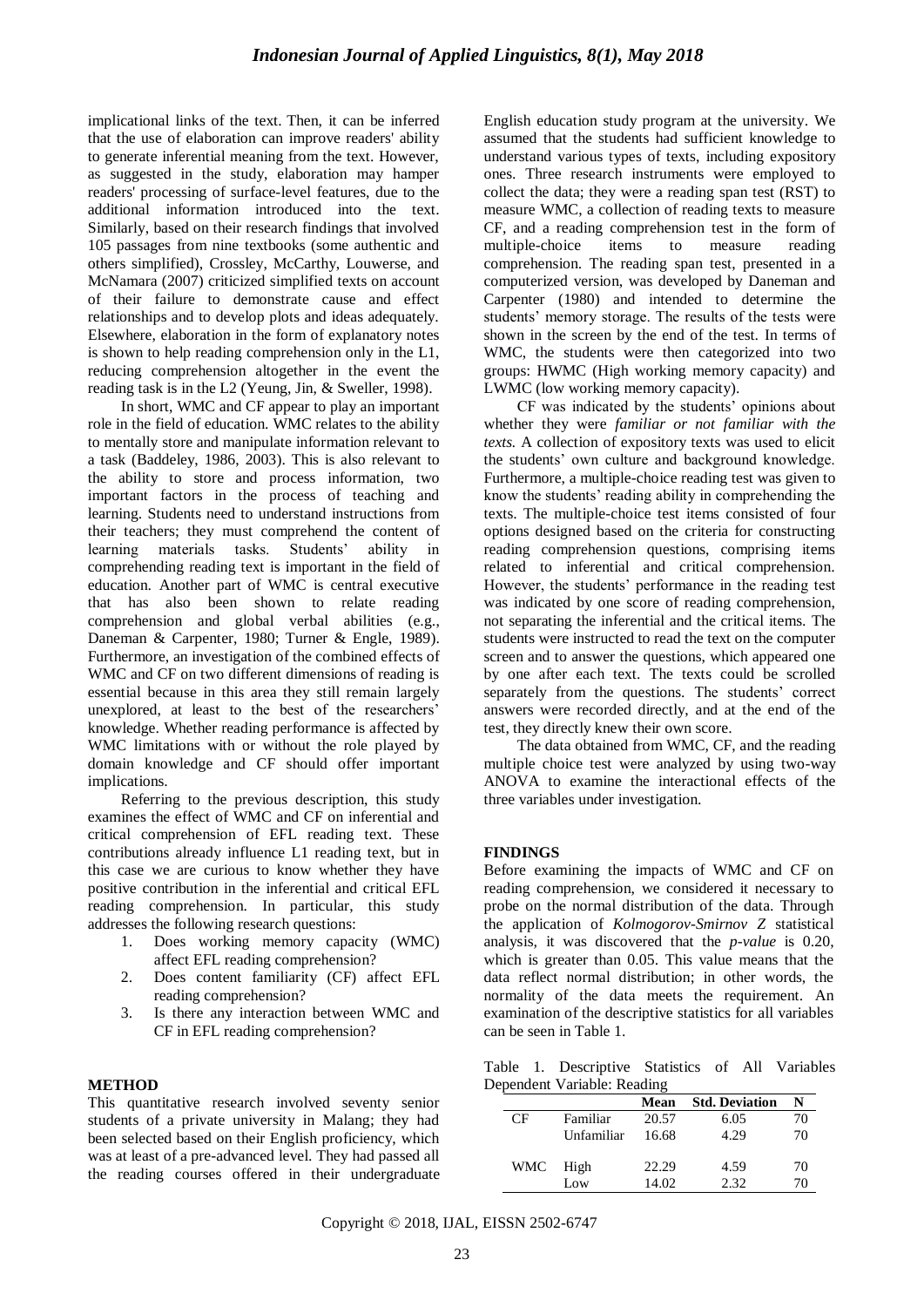#### **WMC and EFL Students' Reading Comprehension**

Referring to the first research question, results from the data analysis indicate that WMC affects students' reading comprehension. Based on the test results, students' scores can be categorized into two: high WMC (HWMC) for the scores of 60 and above and low WMC (LWMC) for the scores of 59 and below. To investigate the interaction effect among the variables, the researchers applied a two-way ANOVA. Results from the computation, in the table of distribution F, showed that the F-value from the table with degrees of freedom (df)  $nl = 1$  and  $n2 = 136$  is 3.91. Then, it can be inferred that the obtained F-value is greater than the F-value from the table  $(283.73 > 3.91)$  suggesting that WMC affects he students' reading comprehension; the HWMC students obtained higher scores of reading comprehension.

#### **CF and EFL Students' Reading Comprehension**

The statistical computation to determine the effect of CF

on the students' reading comprehension, as the focus of the second research question, reveals that F-value in the table of distribution F with the degrees of freedom (df)  $n1 = 1$  and  $n2 = 136$  is 3.9107. The obtained F-value in the result of computation is greater than the F-value from the table  $(51.64 > 3.91)$ . As for the p-value, it is 0.00. The p-value compared with significant level 0.05 is less than 0.05. These computations mean that CF affects reading comprehension. Regarding the unfamiliar texts, the results of the reading comprehension test show that the lowest score was 7, and the highest score was 25, with the mean and standard deviation of 16.68 and 4.29 respectively. In contrast, for the familiar texts, the results show that the lowest score was 12, and the highest score was 33 with, the mean and standard deviation of 20.57 and 6.04 respectively. Those statistical figures suggest that the more familiar the students with the texts they are reading, the better their reading performance is.

|                             | Table 2. Test of Between-subjects Effects for WMC and CF |  |  |
|-----------------------------|----------------------------------------------------------|--|--|
| Dependent Variable: Reading |                                                          |  |  |

| <b>Source</b>   | Type III Sum of | df  | <b>Mean Square</b> | F         | Sig. |
|-----------------|-----------------|-----|--------------------|-----------|------|
|                 | <b>Squares</b>  |     |                    |           |      |
| Corrected Model | 8.69a           | 3   | 2.89               | 113.427   | 0.00 |
| Intercept       | 1126.34         |     | 1126.34            | 44080.739 | 0.00 |
| Familiarity     | 1.32            |     | 1.32               | 51.647    | 0.00 |
| WМ              | 7.25            |     | 7.25               | 283.730   | 0.00 |
| Familiarity*WM  | 0.04            |     | 0.04               | 1.900     | 0.17 |
| Error           | 3.47            | 136 | 0.02               |           |      |
| Total           | 1174.44         | 140 |                    |           |      |
| Corrected Total | 12.170          | 139 |                    |           |      |

a. R Squared =  $0.714$  (Adjusted R Squared =  $0.708$ )

#### **WMC, CF, and EFL Students' Reading Comprehension**

In the final analysis, the quantitative evidence in response to the third research question is not statistically significant. From the analysis, it was found that F-value from the table in the table of distribution F with the *degrees of freedom* (df)  $nl = 1$  and  $n2 = 136$  is 3.91. The obtained F-value from the result of computation is compared with the F-value from the table, which shows that the obtained F-value is lower than F-value from the table (1.90 < 3.91). In addition, *p-value* is 0.17. The *pvalue* compared with the significant level of 0.05 is greater than 0.05. Based on the results of the statistical computation, it can be inferred that the effect of WMC did not depend on CF. This means that WMC and CF together did not affect the students' reading comprehension. WMC and CF operate independently, and their effects on reading comprehension are additive rather than interactive. In conclusion, regardless of the level of students' WMC, they can comprehend a text better when they are familiar with it.

#### **DISCUSSION**

The interpretation of the findings can be based primarily on the main effect of each independent variable on students' reading comprehension. The effect of WMC on students' reading comprehension is different from that of CF on students' reading comprehension. As the participants in the present study showed homogeneous proficiency in foreign language use, handling explicit textual features did not result in an excessive amount of cognitive load for either group's working memory, which as a matter of fact is considered an important determiner of syntactic comprehension (Miyake & Friedman, 1998, p. 346). Meanwhile, considering the vital role of working memory in undertaking complex cognitive operations such as drawing inferences (Singer & Ritchot, 1998), the high span readers who evidently transcends sentence comprehension, have better comprehension in integrating information across sentences and generating inferences. This is consistent with the observation by Miyake and Friedman's (1998: 345) that the impact of the ability of working memory constraints becomes more evident between individuals with high and low spans when they perform complex tasks that put a heavy load on WMC.

Moreover, based on Koda's (2005, pp. 199-200) argument of the possibility of using tasks to measure WMC and also similar or even identical abilities in reading, one can argue that inferential reading activity and and working memory processing demonstrate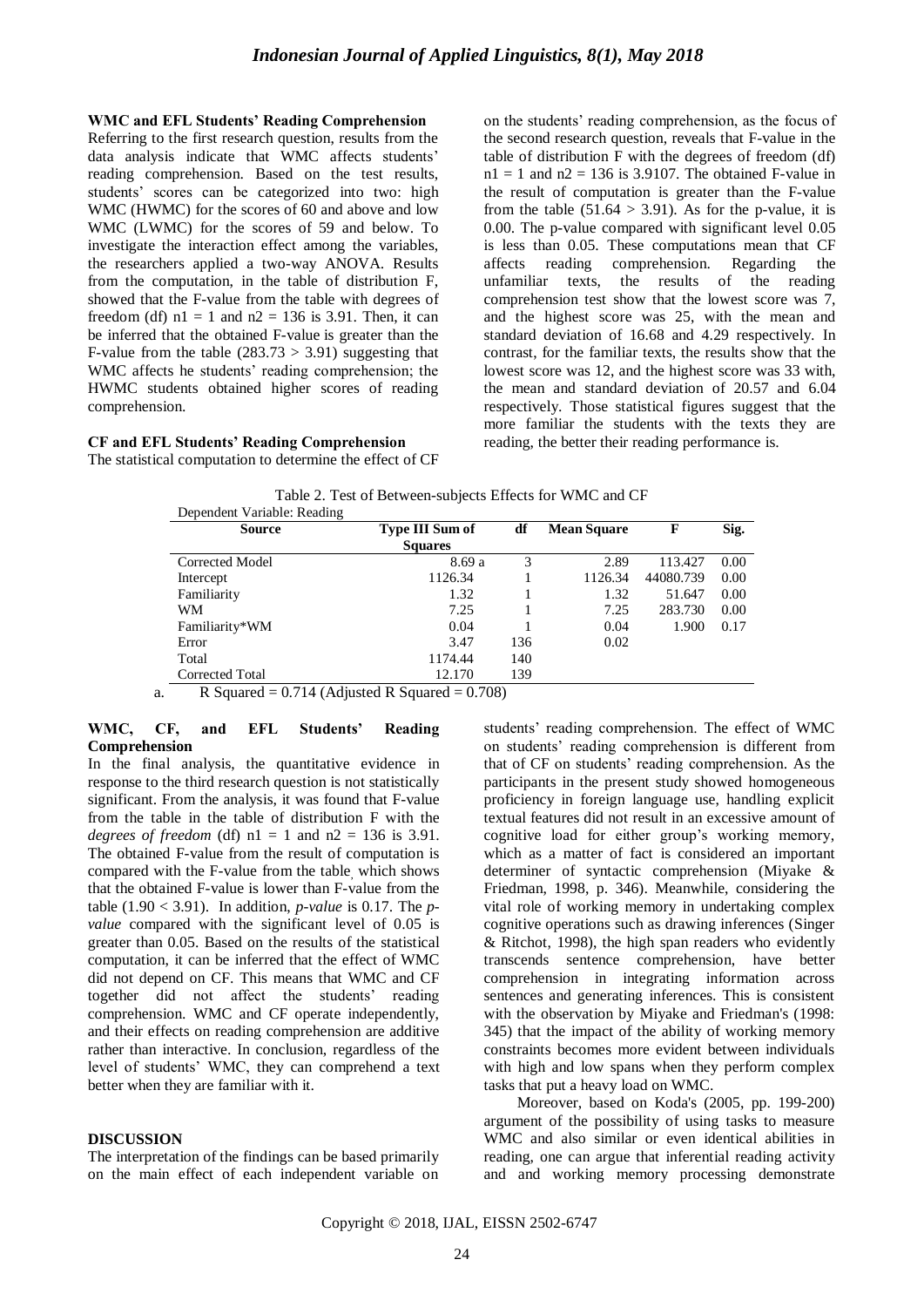similar to higher order cognitive operations. In reality, one positive relationship between the capacity of working memory and inferential comprehension is not the case for critical understanding. In view of this shared variance or perhaps overlap, it is a predated conclusion that, if one expects a correlation between the capacity of working memory and one of the two dimensions underlying reading, there is a high probability that the dimension is inferential comprehension.

Individual differences in working memory have been shown to affect the ability to integrate information, to find the referent for a pronoun, to watch for semantic inconsistencies between texts, to solve lexical ambiguity, to abstract a main theme, to draw comparisons, and to function well on general measures of comprehension (Carpenter, Miyake & Just, 1994; Daneman & Green, 1986). Regarding language acquisition, working memory has been found to play a major part in the acquisition of new vocabulary and in more global measures of acquisition. Daneman and Green (1986) found that it plays a significant role in determining how easily readers infer word meanings from context. Noting that readers use context to enrich their understanding of words that are only partly known, Daneman and Green (1986) also proposed that working memory may facilitate vocabulary growth in an indirect manner.

EFL learners with a high memory span were able to learn new words in the three times in RST, whereas learners with a low span took more than five times to do the same task. Thus, prior to making any strong claims for the centrality of working memory to language comprehension and acquisition, it is of utmost importance that the validity of the construct is established by demonstrating its independence from intelligence and proficiency. Furthermore, in the case of foreign language acquisition, it will be important to understand the relation between the working memory of L1 and L2. The evidence regarding working memory and intelligence tends to impress independent constructs for L2 learning. They are simply the intake that the various processing strategies in working memory, in conjunction with information from long-term memory, work to create meaning known as dynamic multicomponential WMC (Baddelay, 2003). The effectiveness of WMC is then measured by asking the participants to complete a reading comprehension test acknowledged internationally.

Based on the results of this study, one can infer that CF (familiar and unfamiliar texts) influences the readers' comprehension. The significant results of this study argue that CF and students' reading comprehension show that the students comprehend familiar reading texts better because they have sufficient background knowledge of the content of the texts.

It is important to explore students' WMC with regard to their ability in understanding the content of the text. Students with high WMC use their language

knowledge (e.g. semantic and syntactic) to predict words from sentence cues or to predict meaning; they have enough linguistic knowledge and background knowledge to read and understand the text without considerable difficulty. In contrast, students with low WMC lack the prior knowledge that renders it difficult for them to understand the content of the text. As a result, the conclusion that we can draw is that regardless of their level of WMC, students comprehend the text better when they are familiar with the content of the text.

The third objective of the study was to investigate the combined effects of WM capacity and CF on reading comprehension. Students' WMC and CF do not affect their reading comprehension at the same time. Students have good comprehension of the content of reading text when they are familiar with it. The conclusion regarding the lack of interaction between WMC and CF is consistent with the research findings of Hambrick and Engle (2002). It is also in line with the results of the research conducted by Payne, Kalibatseva, and Jungers (2009) that is, another piece of evidence for the independent influence of domain knowledge and WMC on reading comprehension, which was based on the dependent variable being measured through multiple-choice questions (as in the present study).

## **CONCLUSION**

This study shows that there is no significant interaction between WMC and CF in affecting the students' reading comprehension. Students who have higher WMC can comprehend texts better than students who have lower WMC, regardless of whether they are familiar or not with the texts. In relation to the role of CF in students' reading comprehension, we find that CF contributes to the students' reading comprehension. The more familiar the students with the content of the texts are, the better they understand the texts. If the students are not familiar with the texts, they will find difficulties comprehending the texts.

## **ACKNOWLEDGMENTS**

This research was supported by a grant scholarship BPPDN for DFH 2012-2016 from the Minister of Directorate Higher Education of Indonesia.

## **REFERENCES**

- Alptekin, C. (2009). Assessing the relationship of working memory to L2 reading: Does the nature of comprehension process and reading span task make a difference? *System* 37, 627–639.
- Alptekin, C. (2011). Effect of working memory capacity and content familiarity in L2 reading comprehension*. TESOL Quarterly, 45*(2), 235-266.
- Baddeley, A., D. (1986). *Working memory*. Oxford, England: Clarendon Press.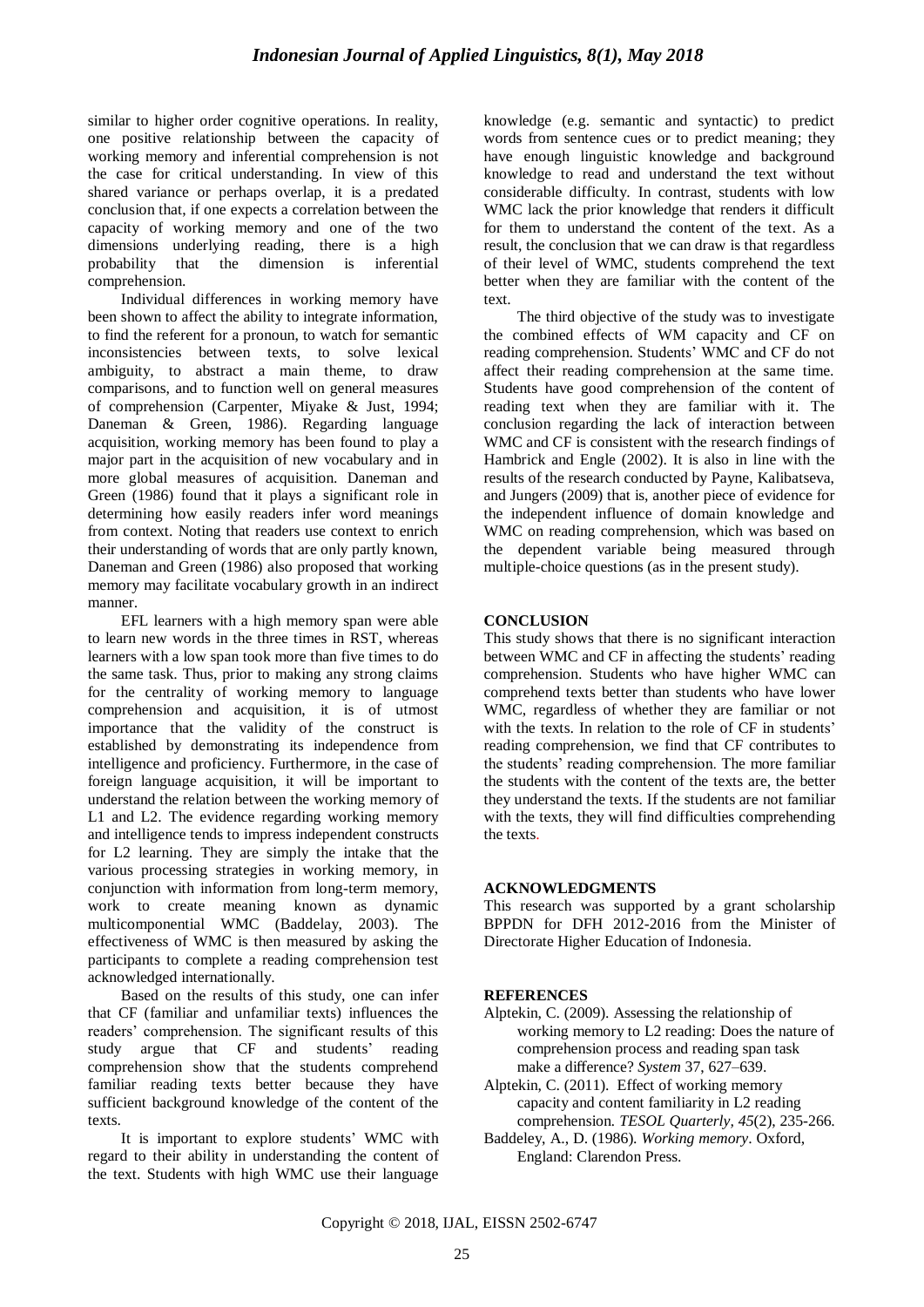Baddeley, A., D. (2003). Working memory and language: An overview. *Journal of Communication Disorders*, *36*, 189–208.

Carpenter, P., A., Miyake, A., & Just, M., A. (1994). Working memory constraints in comprehension. In M. A. Gernsbacher (Ed.), *Handbook of psycholinguistics* (pp. 1075–1122). San Diego, CA: Academic Press.

Carter, R., & Nunan, D. (2002). *The Cambridge guide to teaching English to speakers of other languages*. Cambridge: Cambridge University Press.

Conway, A. R. A., Kane, M. J., & Engle, R. W. (2003). Working memory capacity and its relation to general intelligence. *Trends in Cognitive Sciences, 7*, 547-552.

Crossley, S., A., McCarthy, P., M., Louwerse, M. M., & McNamara, D. S. (2007). A linguistic analysis of simplified and authentic texts. *The Modern Language Journal*, *91*, 15–30.

Daneman, M., & Carpenter, P. (1980). Individual differences in working memory and reading. *Journal of Verbal Learning and Verbal Behavior*, *19*, 450-466.

Daneman, M., & Green, I. (1986). Individual differences in comprehending and producing words in context. *Journal of Memory and Language*, *25*, 1-18.

Fincher-Kiefer, R. (1992). The role of prior knowledge in inferential processing. *Journal of Research in Reading*, *15*, 12–27.

Geva, E., & Ryan, E. B. (1993). Linguistic and cognitive correlates of academic skills in first and second languages*. Language Learning*, *43*, 5–42.

Hambrick, D. Z., & Engle, R. W. (2002). Effects of domain knowledge, working memory capacity, and age on cognitive performance: An investigation of the knowledge-is-power hypothesis. *Cognitive Psychology*, *44*, 339–387.

Harrington, M., & Sawyer, M. (1992). L2 working memory capacity and L2 reading skill*. Studies in Second Language Acquisition*, *14*, 25–38.

Jahangiri, K., Soleimani, H., & Jafarigohar, M. (2017). Working memory capacity and learning L2 structures under explicit and implicit condition: The effect of type of linguistic structures. *Language Related Research, 8*(2), 77-100.

Koda, K. (2005). *Insights into second language reading: A cross-Linguistic approach*. New York, NY: Cambridge University Press.

Lee, S. (2007). Effects of textual enhancement and topic familiarity on Korean EFL students' reading comprehension and learning of passive form*. Language Learning, 57*, 87–118.

Leeser, M. J. (2007). Learner-based factors in L2 reading comprehension and processing grammatical form: Topic familiarity and working memory. *Language Learning*, *57*, 229–270.

Miyake, A., & Friedman, N. P. (1998). Individual differences in second language proficiency:

Working memory as language aptitude. In A. F. Healy & L. E. Bourne (Eds.), *Foreign language learning: Psycholinguistic studies on training and retention* (pp. 339–364). Mahwah, NJ: Lawrence Erlbaum.

Nassaji, H. (2002). Schema theory and knowledgebased processes in second language reading comprehension: A need for alternative perspectives*. Language Learning, 52*, 439–481.

Payne, T. W., Kalibatseva, Z., & Jungers, M. K. (2009). Does domain experience compensate for working memory capacity in second language reading comprehension? *Learning and Individual Differences, 19,* 119-123.

Richards, J. C., & Schmidt, R. (2002). *Longman dictionary of language teaching and applied linguistics* (3rd Ed.). London: Pearson Education.

Sasaki, M. (2000). Effects of cultural schemata on students' test taking processes for cloze tests: A multiple data source approach. *Language Testing, 17,* 85-114.

Singer, M., & Ritchot, K. F. M. (1996). The role of working memory capacity and knowledge access in text inference processing. *Memory & Cognition*, *24*, 733–743.

Swanson, H. L. (1999). Reading comprehension and working memory in learning-disabled readers: Is the phonological loop more important than the executive system? *Journal of Experimental Child Psychology*, *72,* 1–31.

Swanson, H. L., & Alexander, J. E. (1997). Cognitive processes as predictors of word recognition and reading comprehension in learning-disabled and skilled readers: Revisiting the specificity hypothesis*. Journal of Educational Psychology, 89*, 128–158.

Swanson, H. L., & Berninger, V. (1995). The role of working memory in skilled and less skilled readers' comprehension*. Intelligence*, *21*, 83–108.

Swanson, H. L., & Howell, M. (2001). Working memory, short-term memory, and speech rate as predictors of children's reading performance at different ages. *Journal of Educational Psychology, 93*, 720-734*.* 

Turner, M. L., & Engle, R. W. (1989). Is working memory capacity task dependent? *Journal of Memory and Language, 28*, 127-154.

Varol, B., & Erçetin, G. (2016). Effects of working memory and gloss type on L2 text comprehension and incidental vocabulary learning in computer-based reading. *Procedia of Social and Behavioral Sciences, 232*, 759 – 768.

Wallace, C. (2003*). Critical reading in language education.* New York: Palgrave Macmillan.

Weissheimer, J. (2011). The role of working memory capacity in the development of L2 speech production. *Ilha do Desterro: A Journal of English Language, Literatures in English and Cultural Studies, 60*, 75-104.

Copyright © 2018, IJAL, EISSN [2502-6747](http://u.lipi.go.id/1435827202)